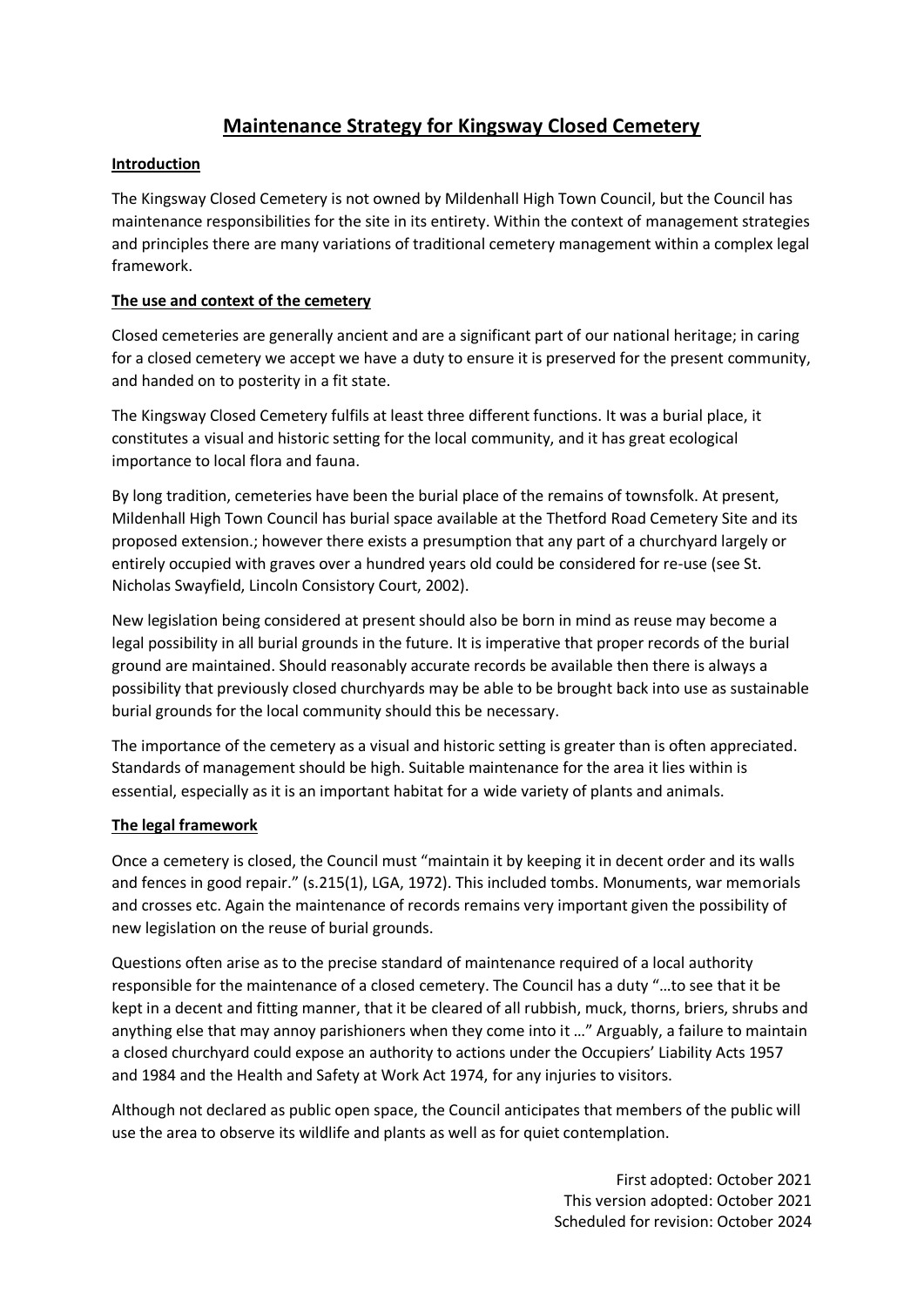Therefore there is a duty of care to the users of the cemetery area, including members of the public who might visit or walk through it. This overall responsibility for the safety of the cemetery, including the risks arising from unstable memorials or tombstones, falls to the Council. This is despite the fact that the ownership of individual graves and memorials and the responsibility for their maintenance rests with the grave owners or families of the deceased, for in many cases there may no longer be an identifiable owner.

Where there is difficulty in tracing ownership/responsibility and a question of public safety arises then the Council has the powers to make the situation safe and recover any costs from the grave owners when they come forward or are traced. The Council must be aware though that if this is not possible then the final costs would remain with the Council.

Under Section 19 of the Disability Discrimination Act 1995, Councils have to take *reasonable* steps to remove, alter or provide reasonable means of avoiding physical features that make it impossible or unreasonably difficult for disabled people to gain access to graves and facilities within the cemetery. Therefore pathways have been constructed but access to the grave areas cannot reasonably be made safe for disabled use.

## **Revocation of Closing Orders**

Whilst current legislation is considered not to allow revocation of Closing Orders this matter may have to be addressed should reuse of burial grounds be permitted in the future. Reuse is currently being considered without the need to amend primary legislation, so consideration will first be given to whether reuse is possible within closed cemeteries on this basis. If this is not possible then it will take longer for primary legislation to be amended in respect of such closed cemeteries.

### **General Issues**

The maintenance strategy includes the following:

- Tree inspection and maintenance
- Memorial inspection and maintenance (for those plots with no contactable family)
- Maintenance of landscaped areas
- Historical and conservation management
- Maintenance of boundaries, gates and paths.
- Improvements and alterations

This area benefits the local community and could be part of local schools education and a possible Town Trail walk. This reinforces its importance to local people.

The Act requires councils to keep a record of the location of burial and reserved grave spaces within the cemetery. This record is essential for the ongoing maintenance of the site both in terms of historical record, identification of ownership, memorial management, improvement programmes and for the development of potential plans for reuse of graves should future legislation permit this.

#### **Tree Inspection and Maintenance**

The Council is responsible for the maintenance of the trees as well as the shrubs and hedges. The responsibility relates to ensuring the safety of the public under the Occupier's Liability Acts 1957 and 1984. The Council has a tree maintenance policy to ensure the ongoing health and safety of trees within this area.

> First adopted: October 2021 This version adopted: October 2021 Scheduled for revision: October 2024